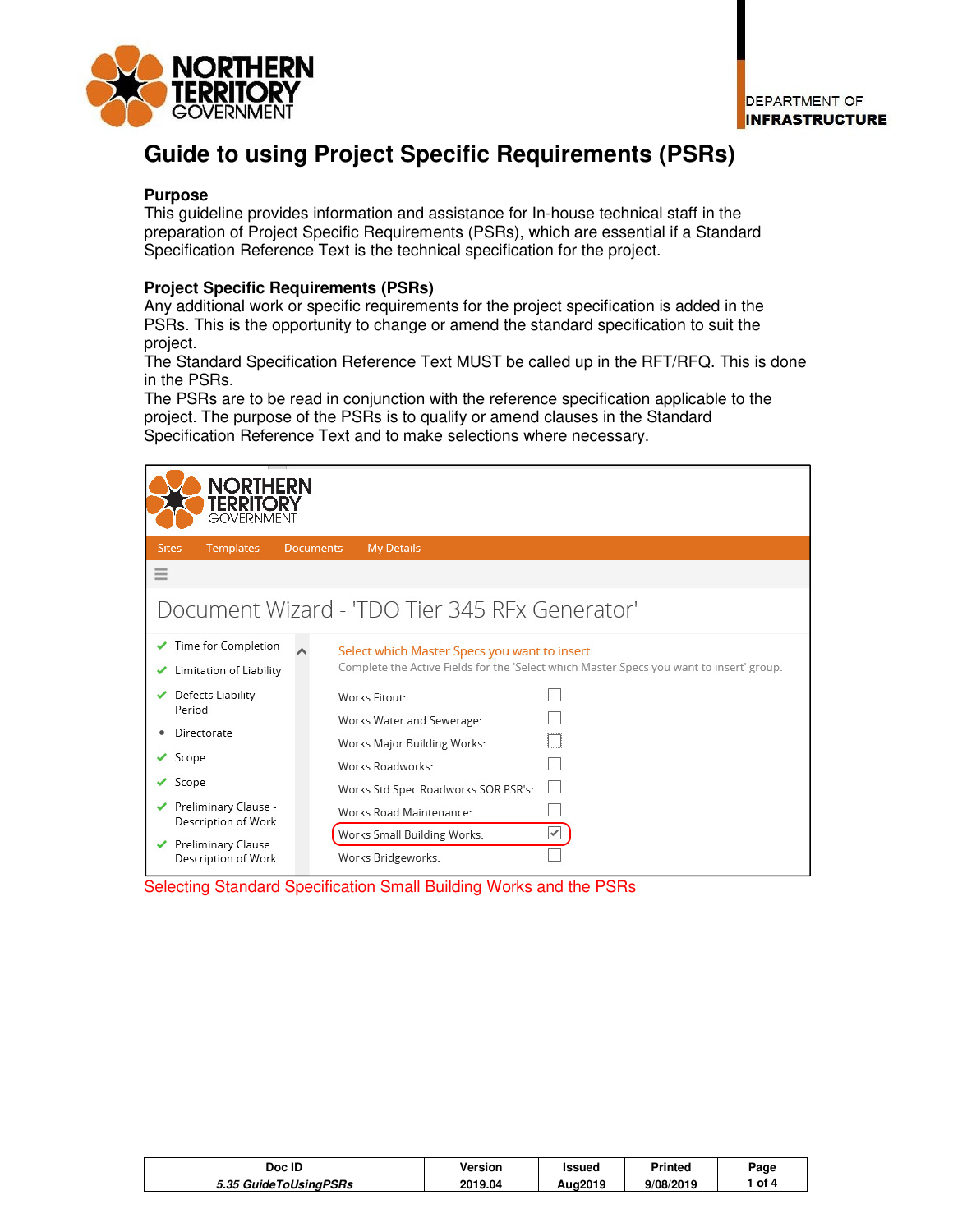| NORTHERN<br>Territory<br><b>GOVERNMENT</b>       |                                                                                                                                          |  |  |  |
|--------------------------------------------------|------------------------------------------------------------------------------------------------------------------------------------------|--|--|--|
| <b>Sites</b><br><b>Templates</b>                 | <b>My Details</b><br><b>Documents</b>                                                                                                    |  |  |  |
| $=$                                              |                                                                                                                                          |  |  |  |
| Document Wizard - 'TDO Tier 345 RFx Generator'   |                                                                                                                                          |  |  |  |
| Time for Completion<br>Limitation of Liability   | Select which Master Specs you want to insert<br>Complete the Active Fields for the 'Select which Master Specs you want to insert' group. |  |  |  |
| Defects Liability<br>Period                      | Works Fitout-<br>Works Water and Sewerage:                                                                                               |  |  |  |
| Directorate                                      | Works Major Building Works:                                                                                                              |  |  |  |
| Scope                                            | Works Roadworks:                                                                                                                         |  |  |  |
| Scope                                            | Works Std Spec Roadworks SOR PSR's:                                                                                                      |  |  |  |
| Preliminary Clause -<br>Description of Work      | $\overline{\underline{\check{\phantom{}}}}$<br>Works Road Maintenance:                                                                   |  |  |  |
| <b>Preliminary Clause</b><br>Description of Work | Works Small Building Works:<br>Works Bridgeworks:                                                                                        |  |  |  |

Selecting Standard Specification Road Maintenance and the PSRs

| NORTHERN<br>Territory<br><b>GOVERNMENT</b>     |                                                                                                                                          |
|------------------------------------------------|------------------------------------------------------------------------------------------------------------------------------------------|
| <b>Templates</b><br><b>Sites</b>               | <b>Documents</b><br><b>My Details</b>                                                                                                    |
| Ξ                                              |                                                                                                                                          |
|                                                | Document Wizard - 'TDO Tier 345 RFx Generator'                                                                                           |
| Time for Completion<br>Limitation of Liability | Select which Master Specs you want to insert<br>Complete the Active Fields for the 'Select which Master Specs you want to insert' group. |
| Defects Liability<br>Period                    | Works Fitout:<br>Works Water and Sewerage:                                                                                               |
| Directorate                                    | Works Major Building Works:                                                                                                              |
| Scope<br>✓                                     | Works Roadworks:                                                                                                                         |
| Scope<br>✓                                     | ⊻<br>Works Std Spec Roadworks SOR PSR's:                                                                                                 |
| Preliminary Clause -<br>Description of Work    | Works Road Maintenance:                                                                                                                  |
| Preliminary Clause<br>Description of Work      | Works Small Building Works:<br>Works Bridgeworks:                                                                                        |

Selecting Standard Specification Roadworks and the PSRs

Current versions of the Standard Specifications for Roadworks, Road Maintenance and Small Building Works are electronically available at: https://transport.nt.gov.au/infrastructure/technical-standards-guidelines-andspecifications/technical-specifications

#### **Clause numbers**

The clause numbers in the Project Specific Requirements refer back to the relevant clause and section in the Referenced Standard Specification.

| Doc ID                | Version | ssuec   | <b>Printed</b> | Page           |
|-----------------------|---------|---------|----------------|----------------|
| 5.35 GuideToUsinaPSRs | 2019.04 | Aua2019 | 9/08/2019      | . of $^\prime$ |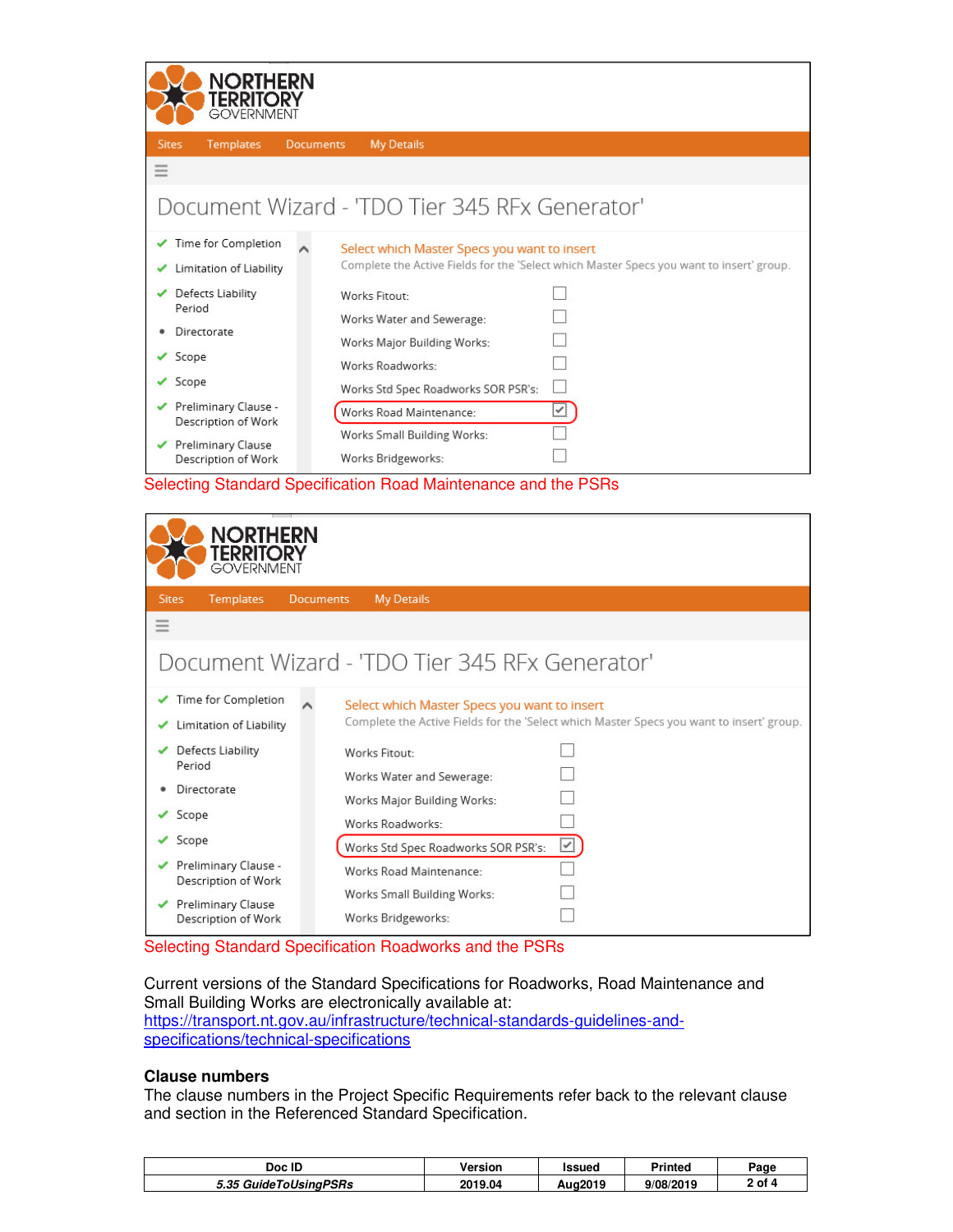The green hidden texts are guide notes to assist you to enter the required information. Delete the clauses that are not required in the remainder of the project and coordinate the PSRs with the project specification (RFT/RFQ) and drawings.

# **Benefits:**

- The PSR is a convenient way to inform contractors about the selections, changes and important information regarding the project.
- Any provision in the Project Specific Requirements overrides any conflicting provision in the Standard Specification which is referenced.
- Technical staff can include additional requirements which are not included in the Standard Specification in the PSR.

## **Example:**

Below is a PSR section referenced from the Standard Specification for Small Building Works Concrete worksection. The Standard Specification does not provide information for specific projects which is why there is the opportunity to use the PSRs to tailor the specification to suit project. For example concrete slump, grade, and finish.

| <b>SSSBW Clause 3.9</b> | <b>CONCRETE</b>                                                                                                              |
|-------------------------|------------------------------------------------------------------------------------------------------------------------------|
| 3.9.1 Pre mixed supply  |                                                                                                                              |
| Element:                | [complete/edit]                                                                                                              |
| Slump:                  | [complete/edit]                                                                                                              |
|                         | [Show on drawings or insert here if different to referenced<br>specification.]                                               |
| 3.9.2 Concrete grade    |                                                                                                                              |
| Element:                | [complete/edit]                                                                                                              |
| Concrete grade:         | [complete/edit]                                                                                                              |
|                         | [Show on drawings or insert here if different to referenced<br>specification.]                                               |
|                         | <b>SSSBW Clause 3.12 FINISHES TO UNFORMED SURFACES</b>                                                                       |
| Element:                | [complete/edit]                                                                                                              |
| Concrete Finish:        | [complete/edit]                                                                                                              |
|                         | [Show on drawings or insert here, eg. Scored Finish,<br>Machine Floated Finish, Steel Trowelled Finish or Sponge<br>Finish.] |
|                         |                                                                                                                              |

**Tips:** 

- The PSRs clause numbers should coincide with the specification clause numbers. Check as there may be system errors.
- When printing for the RFT, do not print "Hidden" text commentary. Delete all hidden text. Guide notes are intended as a guide only and are hidden text. Use the TDO tools to delete guide notes when editing of the RFT/RFQ is complete.

| Doc ID                | Version | Issued  | <b>Printed</b> | Page   |
|-----------------------|---------|---------|----------------|--------|
| 5.35 GuideToUsinaPSRs | 2019.04 | Aug2019 | 9/08/2019      | 3 of 4 |